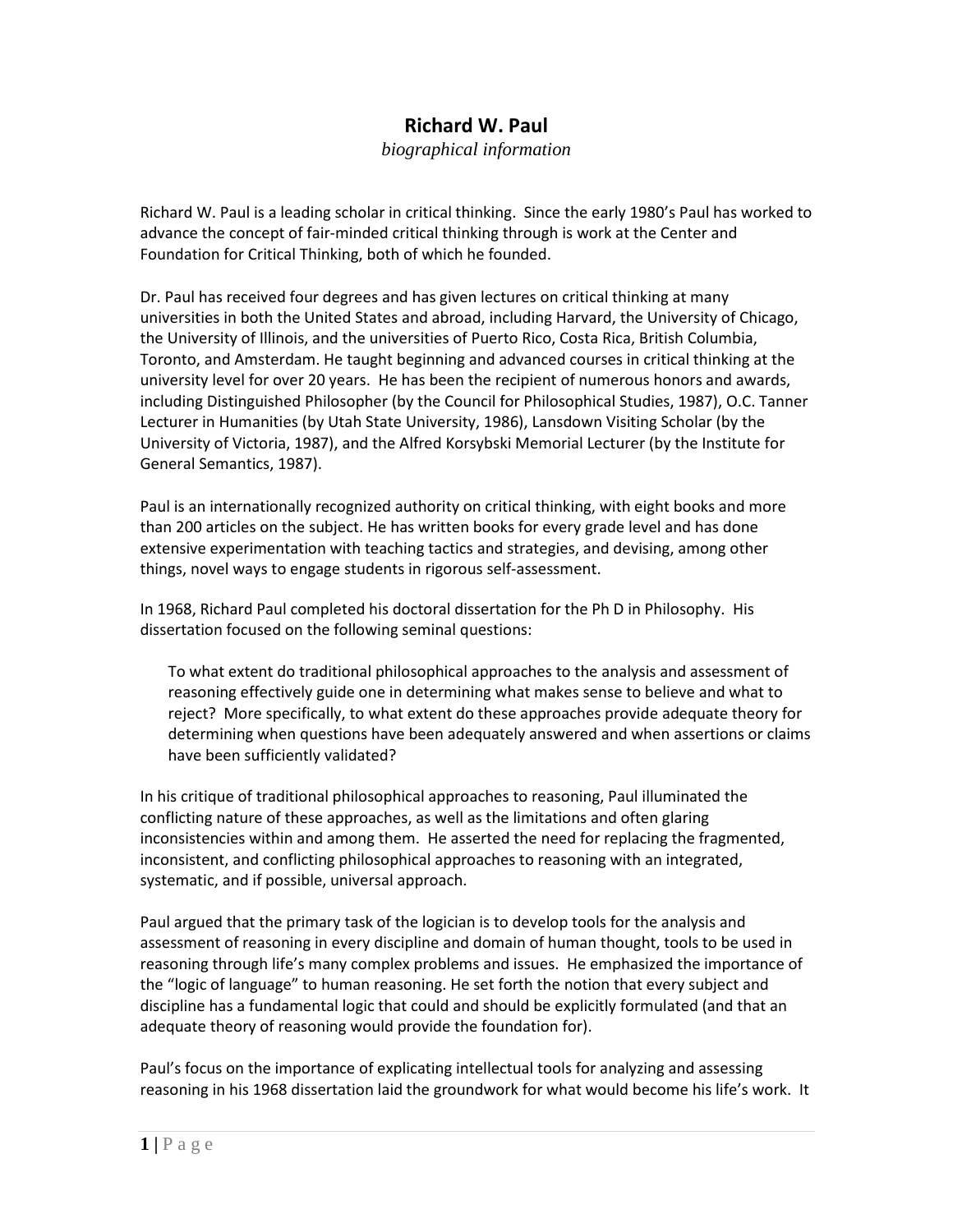planted the seeds for the critical thinking theory Paul would develop throughout many years, theory that can now be used in every day of human life, in virtually every human situation. He has developed precisely what he called for in his critique of philosophy - an integrated approach to the analysis and assessment of reasoning, an approach now used by many scholars, teachers and others throughout the world.

The importance of Paul's work, lies in its richness and in its universal application to human decisions and interactions, in its simplicity and in it complexity, in its delineation of ethical and unethical critical thought, in its integration of insights from many domains of human reasoning. Paul has gone far beyond the narrow, often conflicting, viewpoints within philosophy in reaching for a multilogical, multidisciplinary approach to understanding and improving the human mind and, and thus, the human condition.

# **Paulian Critical Thinking**

The Paulian tradition, or Paulian critical thinking, began with Paul's attempt to state the minimal conditions for an adequate theory of critical thinking and then build upon those conditions. Paul attempted to combine and synthesize a network of virtually self-evident truths about critical thinking and the various obstacles to it.

It included such premises as:

- 1) It is human nature to think (that thinking pervades every aspect of human life and every dimension of the human mind).
- 2) Though it is human nature to think, it is not natural for humans to think well (human nature is heavily influenced by prejudice, illusion, mythology, ignorance, and selfdeception).
- 3) Therefore we need to be able to intervene in thinking, to analyze, assess it, and where necessary, improve it.

In contemplating and formulating his concept of critical thinking, Paul came to recognize that there are intellectual abilities that cannot be completely separated from intellectual traits in the mind of the critical thinker. For example, thinkers who can enter empathically into viewpoints with which they disagree, accurately representing those viewpoints and crediting them for their insights, have a certain level of intellectual command that people who cannot do this lack. People who regularly enter alternative and opposing viewpoints in order to understand them (intellectual empathy), distinguish what they know from what they do not know (intellectual humility), think for themselves while adhering to rigorous standards for thought (intellectual autonomy), can be moved by reasoning that is better than their own reasoning (confidence in reason), and so forth, are better at reasoning through problems and issues than those who lack these dispositions. In short, they are better at *critical* thinking.

Early on in his work, then, Paul distinguished critical thinking in the *strong-sense* from critical thinking in the *weak-sense*. To think critically *in the strong sense* requires that we develop fairmindedness at the same time that we learn basic critical thinking skills, and thus begin to "practice" fair-mindedness in our thinking. If we do, we avoid using our skills to gain advantage over others. We treat all thinking by the same high standards. We expect good reasoning from those who support us as well as those who oppose us. We subject our own reasoning to the same criteria we apply to reasoning to which we are unsympathetic. We question our own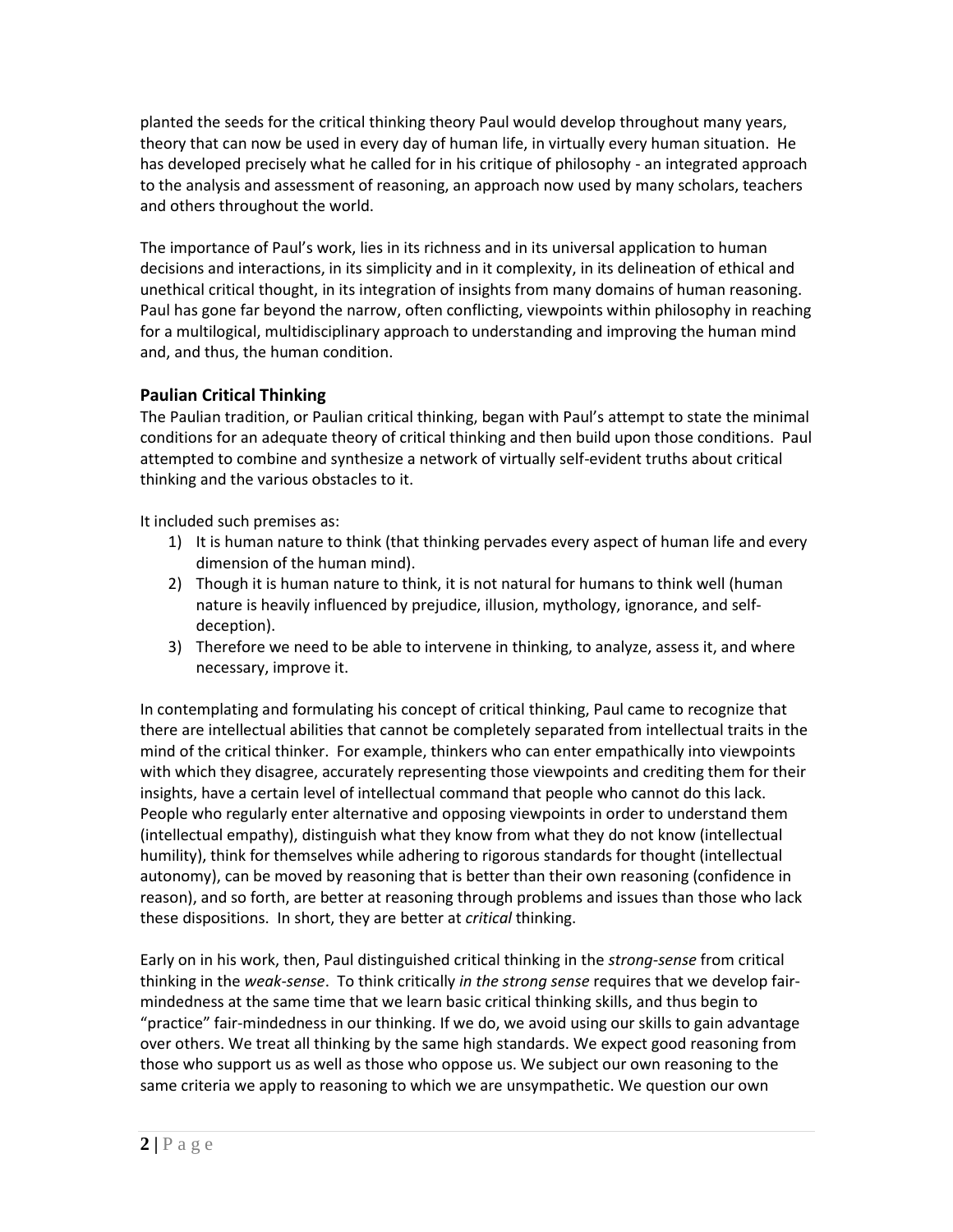purposes, evidence, conclusions, implications, and point of view with the same vigor as we question those of others.

Thus Paul has illuminated and emphasized the importance of the ethical dimension in human reasoning. He has also outlined egocentric and sociocentric thinking as barriers to the development of ethical reasoning, critical thought and development of the intellectual dispositions.

To briefly elaborate his early work (approximately 1975 – 1990), Paul conceptualized and developed four conceptual sets, each of which is an integrated system of meanings, each of which inherently interrelates with the other two, and together which provide the most integrated model of critical thinking currently available to those interested in understanding thinking, what it entails, how it should be assessed, and how it should be oriented:

1. The **elements of reasoning**, or structures of thought - the idea that all reasoning contains parts, and that these parts enable one to analyze thinking, any thinking whatsoever, in order to best understand it. According to Paul,



Through this conceptualization, Paul illuminates the fact that all reasoning, of whatever quality, contains these elements. Moreover, these elements are found together in the mind as a system of inter-connected ideas. They influence and are influenced by one another. Where you have one, you have the other seven.

In developing his understanding of the elements of reasoning, Paul was influenced by his background as a philosopher. But in formulating the elements of reasoning, he was influenced by other domains of thought, as well as by educated usages of words. He went far beyond the traditionally narrow philosophical view of reasoning – a view focused primarily on only a few of the parts of reasoning – namely premises (assumptions and information in Paul's conceptualization) and conclusions (inferences and/or implications). Paul's theory points out that all reasoning contains the eight elements, and therefore can be analyzed into eight specific parts – in determining the full logic of the reasoning.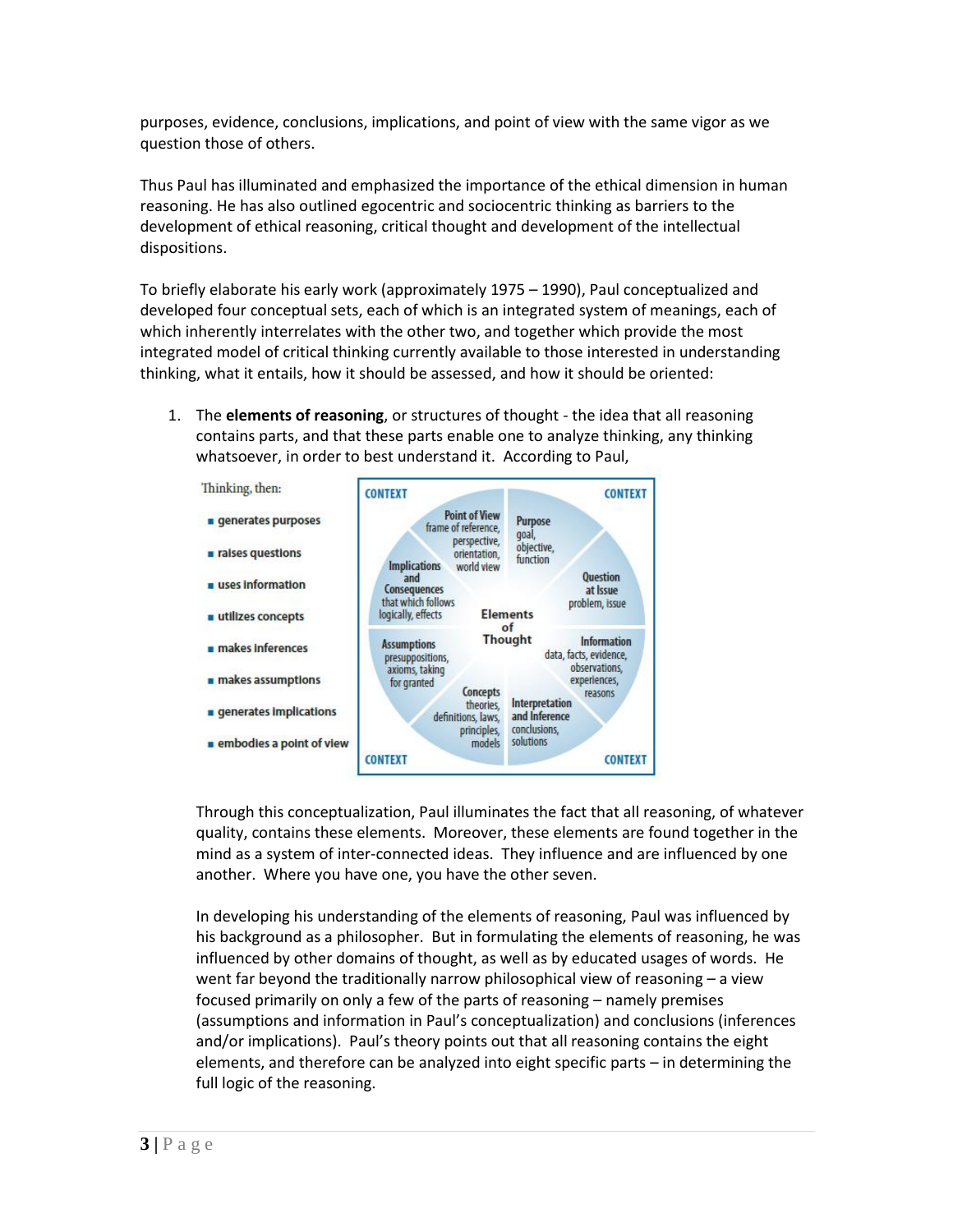Because all human reasoning contains these eight parts, all products of reasoning (conversations, articles, books, speeches, editorials, video programs, etc) can be analyzed according to the eight elements.

1. The **universal intellectual standards for thought** – the idea that, once reasoning has been analyzed into its parts, it can (and should) be assessed according to universal intellectual standards (such as clarity, accuracy, relevance, precision, depth, breadth, significance, and logicalness – to name a few).

In the intellectual world, thinking is judged according to intellectual standards, because all intellectuals implicitly use these standards in their thinking. Whether they are explicitly aware of it or not, they surely want their thinking to be *clear* rather than vague, to be *relevant* rather than irrelevant, to be *accurate* rather than inaccurate, to be *deep* rather than superficial, to be *broad* rather than narrow, to be *logical* rather than illogical, to be *significant* rather than insignificant.

The initial contribution of Paul with regard to the intellectual standards was in bringing them together as a conceptual set, articulating them as a system of interrelated concepts, and stressing the importance of *explicitly* focusing on them in assessing the elements of reasoning.

Thus Paul first asked the question: "What does reasoning entail?" (answer: the parts of thinking or *elements of reasoning*). And then, "how does one assess reasoning once it has been analyzed? (answer: *universal intellectual standards*).

2. The **intellectual virtues**, traits or dispositions – the idea that there are traits of mind possessed by the most highly skilled thinkers, traits that have to be fostered and developed throughout many years. Paul recognized that intellectual skills or abilities, as fostered through understanding and internalization of the elements of reasoning and intellectual standards, could be used for good or for ill – in other words, that critical thinking skills could be used either ethically or unethically. He therefore recognized the need to understand and cultivate in one's thinking the intellectual virtues of intellectual empathy, intellectual integrity, intellectual perseverance, intellectual courage, intellectual autonomy, faith in reason, fairmindedness and intellectual sense of justice.

The idea of intellectual virtues or traits, when Paul first began to conceptualize them, were not completely new– these traits can be seen, at least implicitly, in the works of a number of important thinkers throughout history, including Socrates, John Locke, William Graham Sumner, John Henry Newman, and Bertrand Russell. Paul's contribution was in bringing them together in a system of meanings, clearly delineating them as *intellectual* in nature, defining and elaborating each one, including the most important dispositions extant in the mind of the cultivated thinker, and stressing the importance of these virtues in the development of a critical person and a critical society.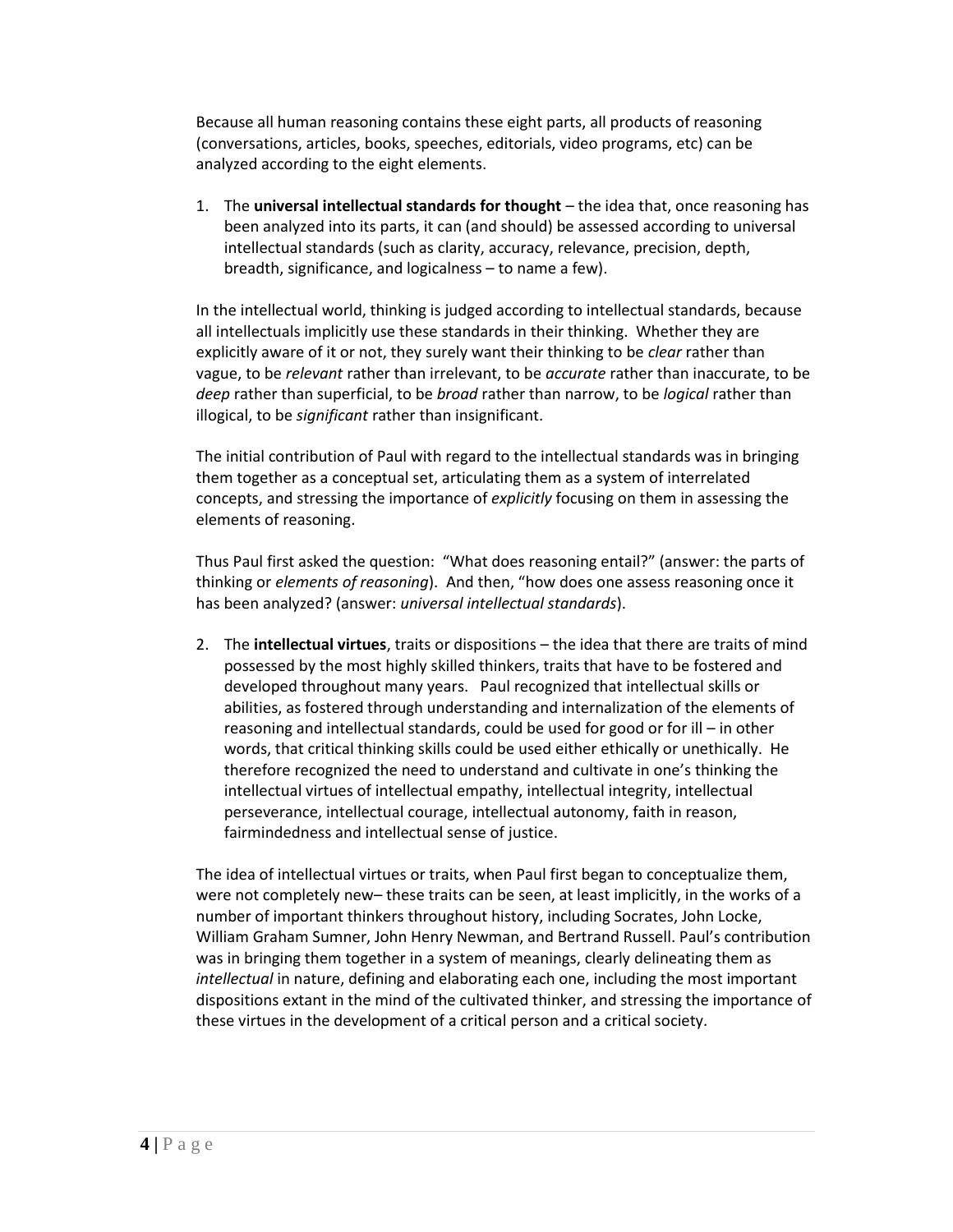### 3. **Critical Thinking Abilities**

According to Paul, an ability entails a process of thought, an object of thought, and an intellectual standard (to which the thinking must adhere). Examples of critical thinking abilities include (note the intellectual standards in italics):

- Gathering *relevant* information
- Making *logical* inferences
- Generating *justifiable* assumptions
- Following out implications *logically*
- Checking information for *accuracy*

In some cases, to recognize the tri-fold nature of the process, you will need to understand that one term may encompass two of the functions in the ability. This is true for a number of the following 35 dimensions of critical thinking as articulated by Paul:

#### **A. Affective Dimensions**

- thinking independently
- developing insight into egocentricity or sociocentricity
- exercising fairmindedness
- exploring thoughts underlying feelings and feelings underlying thought
- developing intellectual humility and suspending judgment
- developing intellectual courage
- developing intellectual good faith or integrity
- developing intellectual perseverance
- developing confidence in reason

#### **B. Cognitive Dimensions—Macro-Abilities**

- refining generalizations and avoiding oversimplifications
- comparing analogous situations: transferring insights to new contexts
- developing one's perspective: creating or exploring beliefs, arguments, or theories
- clarifying issues, conclusions, or beliefs
- clarifying and analyzing the meanings of words or phrases
- developing criteria for evaluation: clarifying values and standards
- evaluating the credibility of sources of information
- questioning deeply: raising and pursuing root or significant questions
- analyzing or evaluating arguments, interpretations, beliefs, or theories
- generating or assessing solutions
- analyzing or evaluating actions or policies
- reading critically: clarifying or critiquing texts
- listening critically: the art of silent dialogue
- making interdisciplinary connections

• practicing Socratic discussion: clarifying and questioning beliefs,

theories, or perspectives

• reasoning dialogically: comparing perspectives, interpretations, or theories

• reasoning dialectically: evaluating perspectives, interpretations, or theories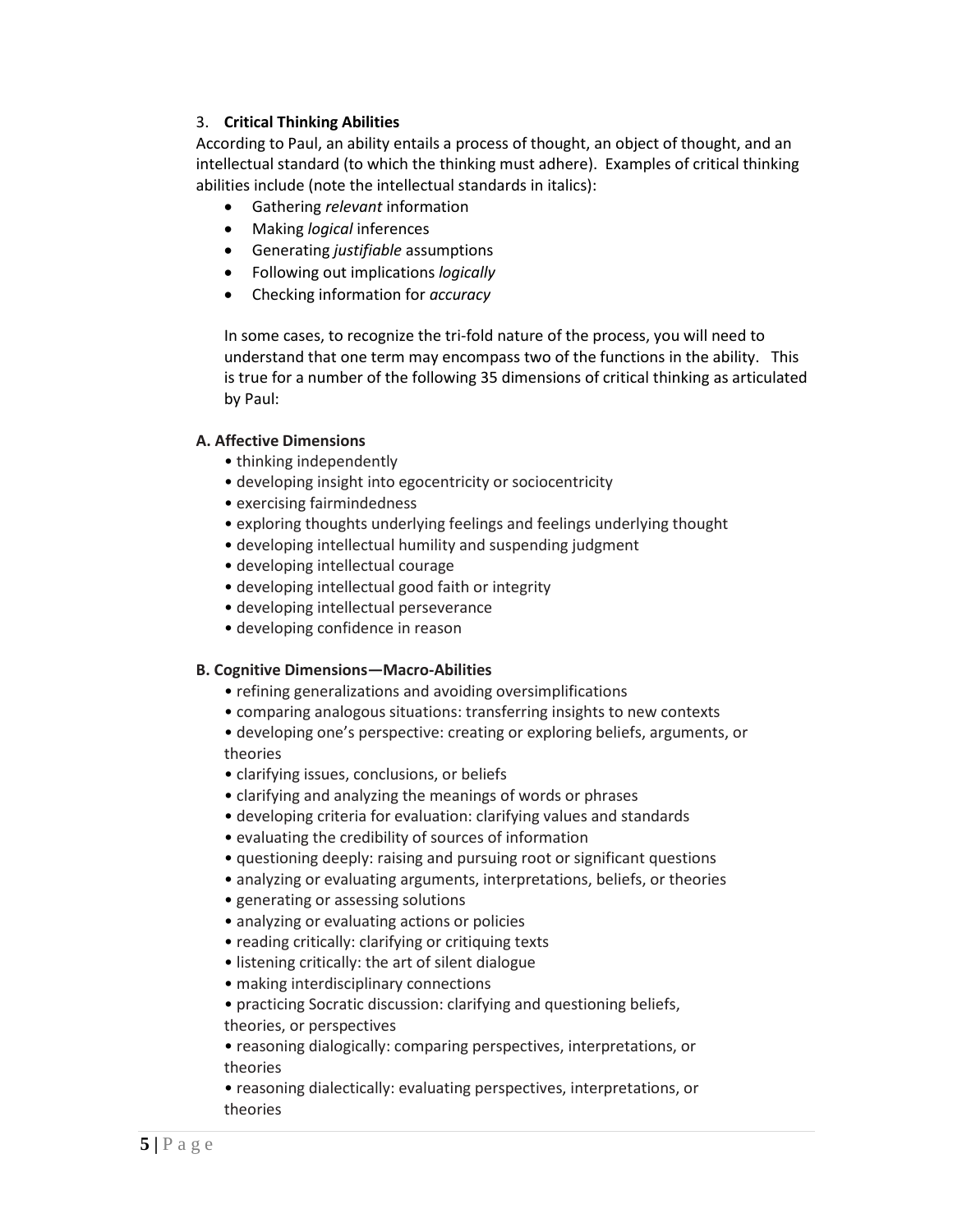## **C. Cognitive Dimensions—Micro-Skills**

- comparing and contrasting ideals with actual practice
- thinking precisely about thinking: using critical vocabulary
- noting significant similarities and differences
- examining or evaluating assumptions
- distinguishing relevant from irrelevant facts
- making plausible inferences, predictions, or interpretations
- giving reasons and evaluating evidence and alleged facts
- recognizing contradictions
- exploring implications and consequences

Since Paul's early work, Paulian theory has been further developed by Paul himself, as well as other critical thinking scholars, namely Gerald Nosich (beginning in 1985) and Linda Elder (beginning in 1993). The later Paulian work (1990-present), developed by these three scholars, has largely focused on:

- 1. elaborating a theory of the human mind that illuminates the important role of affect (emotions and motivation) in the mind, and the integral relationship between the affective and cognitive dimensions (Elder and Paul).
- 2. elaborating and exemplifying the pervasive role of egocentric and sociocentric tendencies in human thinking, and suggesting that egocentric and sociocentric thinking are the most significant barriers to the development of critical capacities (Elder and Paul);.
- 3. elaborating the interrelationships between and among the intellectual virtues and exemplifying their importance in thinking and learning (Paul and Elder).
- 4. developing a stage theory of critical thinking development (Elder).
- 5. Elaborating and exemplifying the idea that every subject, discipline and domain of human thought is a mode of thinking (and therefore must be understood according to the elements of reasoning embedded in it). (Paul, Nosich and Elder).
- 6. Contextualizing the elements of reasoning and intellectual standards in subjects and disciplines (Nosich, Paul and Elder).
- 7. Understanding critical thinking as essential to close reading (Paul and Elder)
- 8. Understanding critical thinking as essential to substantive writing using writing as a powerful tool in learning (Paul and Elder).
- 9. understanding critical thinking as essential to learning (Paul, Elder and Nosich)
- 10. elaborating the theory of intellectual standards (Elder and Paul)

# **Critical Thinking Polarities as Articulated by Paul**

More recently, Paul has developed a set of criteria for categorizing and assessing approaches to critical thinking, which he calls critical thinking polarities. Paul says there are at least twelve forms of critical thinking (representing six polarities) that need to be distinguished. Thus every approach to critical thinking is either global or specialized, sophistic or Socratic, explicit or implicit, systematic or episodic, emancipated or constrained, and based in natural or technical languages as follows:

*Global critical thinking* (multi-dimensional, interdisciplinary, trans-disciplinary, generalizable): any attempt to develop concepts and tools that can be used across disciplines, subjects, or domains.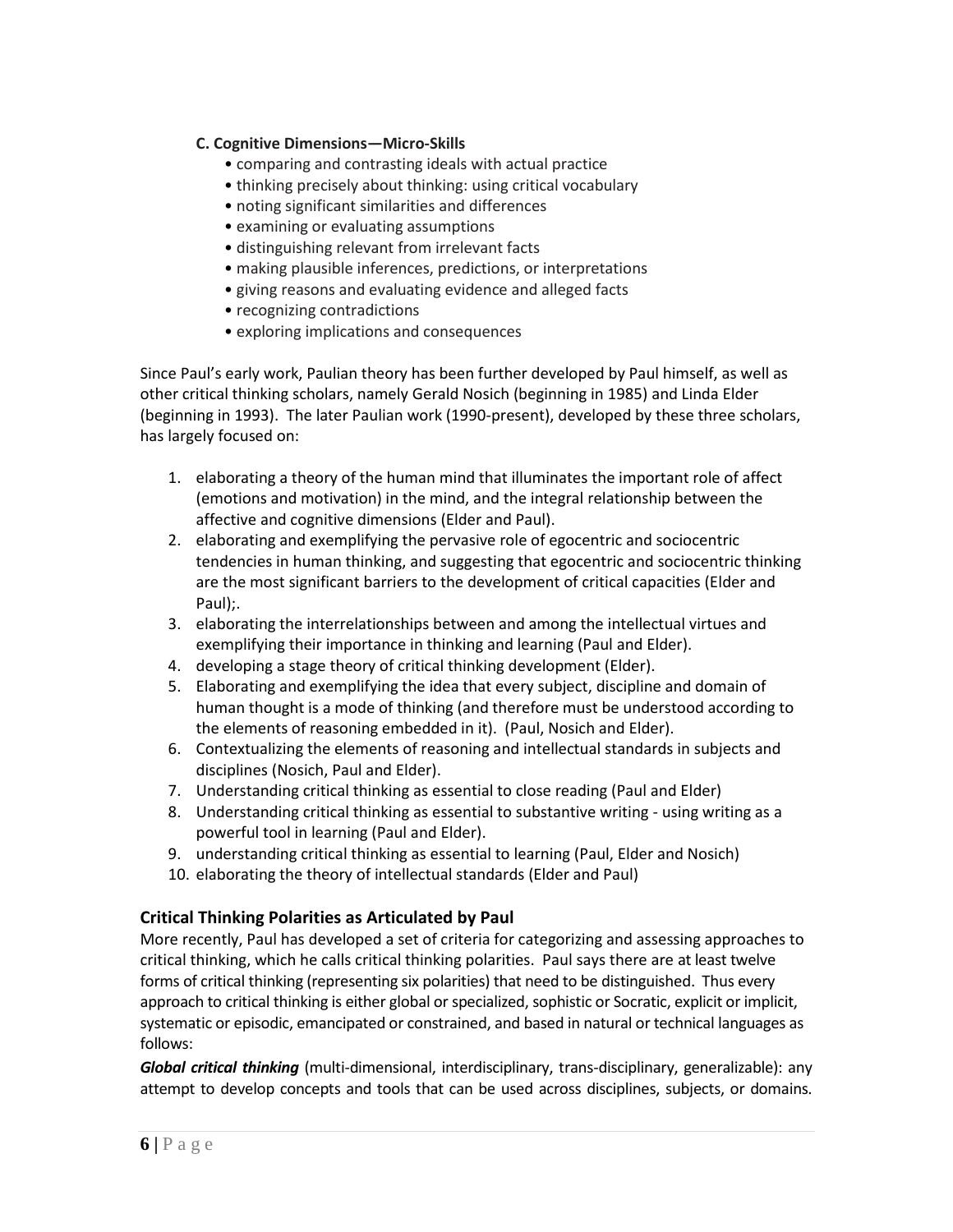Global critical thinking is comprehensive and multilogical. Examining assumptions for justifiability is a global critical thinking skill relevant to thinking well within all subjects and disciplines. *specialized critical thinking* (nonglobal, intra-disciplinary, partial): the development of intellectual concepts and principles that enable one to evaluate and improve thinking within a given discipline, domain or specialization. Specialized critical thinking concepts and tools are often found in methodological treatises within a discipline. They often entail technical terminology. Every subject domain and every profession exemplify a way of thinking that is "specialized."

*Socratic critical thinking* (fairminded, ethical, strong sense critical thinking): an attempt to link critical thinking with traits of mind that enable the thinker to exercise intellectual humility, intellectual empathy, intellectual integrity, etc. Attempts to develop critical thinking by studying the traits of mind that enable the thinker to think with intellectual empathy and integrity usually are global in orientation (since the traits of mind that serve to improve thinking are useful in all domains of thought).

*Sophistic critical thinking* (unethical, selfish, narrowminded critical thinking): an attempt to develop concepts and tools that enable one to recognize how to manipulate or "trick" people into accepting poor reasoning as good and thus enable (sophistic) critical thinkers to win debates, irrationally persuade and otherwise to "misuse" or "abuse" critical thinking tools.

*Explicit critical thinking*: entails conscious awareness of the need to improve one's thinking, and the deliberate designing of strategies for that purpose (by the thinker).

*Implicit critical thinking*: skilled thinking that functions without conscious awareness on the part of the thinker as to how it does what it is doing when thinking critically.

*Systematic critical thinking* (integrated): an organized, thorough, interconnected approach to knowledge using the full range of critical thinking concepts and principles.

*Episodic critical thinking*: reasoning at a high level of skill, but only sporadically or occasionally, not consistently or systematically; unintegrated critical thought.

*Emancipatory critical thinking* (free): reasoning which utilizes the concepts and principles of critical thought to free the mind; reasoning that is open to considering alternative perspectives and world views; thinking that does not lock itself into a rigid set of assumptions.

*Constrained critical thinking* (trapped): reasoning which begins with a certain set of assumptions and operates at a high level of skill given these assumptions, but which does not openmindedly entertain other possible assumptions or viewpoints.

*Critical Thinking based in natural languages*: an approach to critical thinking which utilizes natural or ordinary languages rather than specialized languages. Natural languages are best for understanding critical thinking, broadly speaking, because they entail the critical analytic vocabulary of every-day language use and thus are accessible to all speakers of the language.

*Critical Thinking based in technical languages:* an approach to critical thinking which is based in technical or special languages. Virtually all professional develop an extensive vocabulary of technical terns and concepts.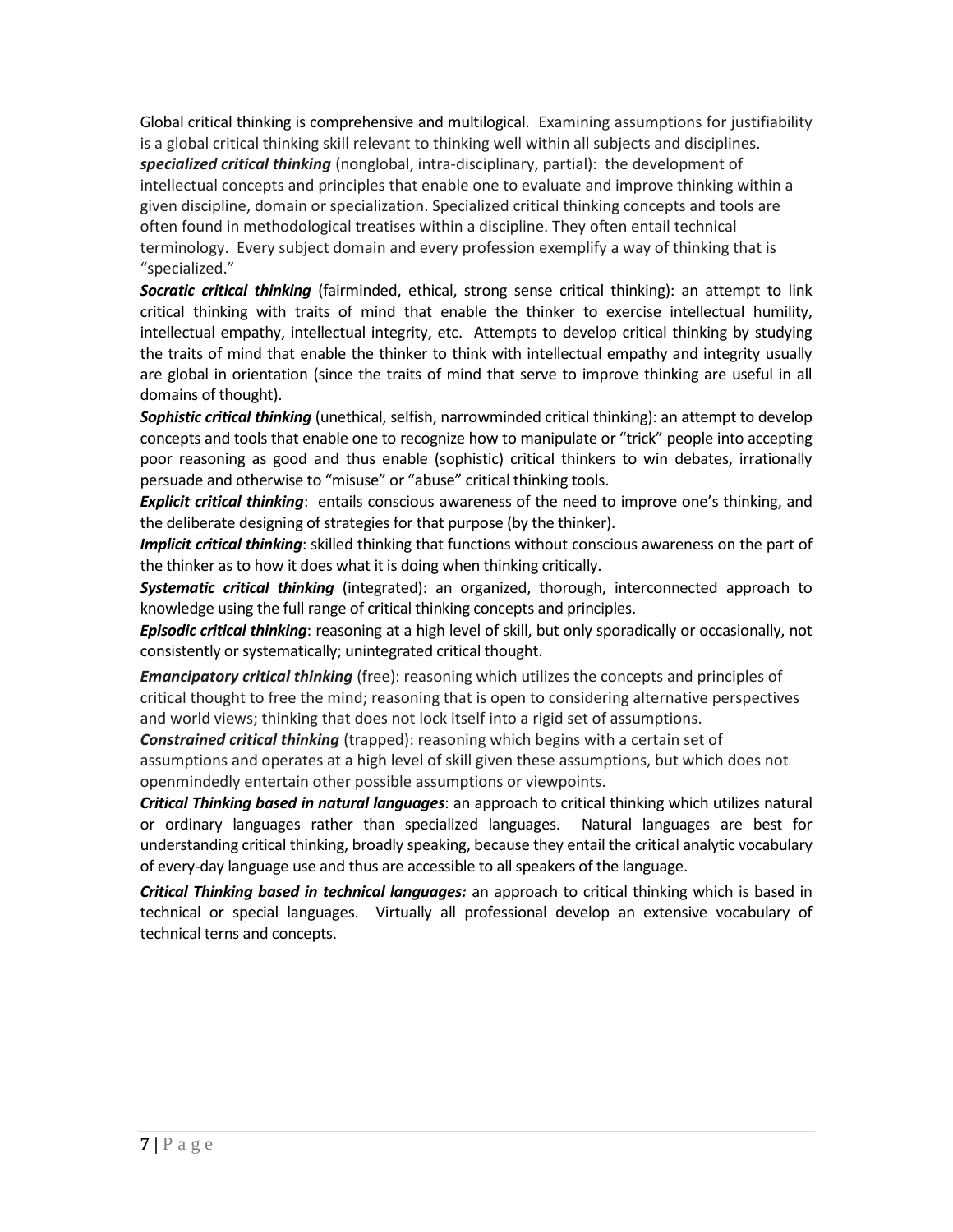## **Books and thinker's guides written or coauthored by Richard Paul include:**

Elder, L. & Paul. R. *The Aspiring Thinker's Guide to Critical Thinking*, Foundation for Critical Thinking, Dillon Beach, CA, 2009.

Elder, L. & Paul, R. *The Thinker's Guide: A Glossary of Critical Thinking Terms and Concepts*, Foundation for Critical Thinking, Dillon Beach, CA, 2009.

Elder, L. & Paul. R. *The Thinker's Guide to Analytic Thinking,* Foundation for Critical Thinking, Dillon Beach, CA, 2009.

Elder, L. & Paul, R. *The Thinker's Guide to Intellectual Standards*, Foundation for Critical Thinking, Dillon Beach, CA, 2008.

Elder, L. & Paul. R. *The Thinker's Guide to Intellectual Standards,* Foundation for Critical Thinking, Dillon Beach, CA, 2008.

Elder, L. & Paul. R. *The Miniature Guide to the Human Mind,* Foundation for Critical Thinking, Dillon Beach, CA, 2007,  $3^{\text{rd}}$  Ed.

Elder, L. & Paul. R. *The Miniature Guide to the Art of Asking Essential Questions,* Foundation for Critical Thinking, Dillon Beach, CA, 2006,  $4<sup>th</sup>$  Ed.

Elder, L. & Paul. R. *25 Days to Better Thinking and Better Living,* Pearson Prentice Hall, Upper Saddle River, NJ, 2006.

Hawkins, D., Elder, L. & Paul, R. *The Thinker's Guide to Clinical Reasoning*, Foundation for Critical Thinking, Dillon Beach, CA, 2006.

Niewoehner, R., Paul, R. & Elder, L. *The Thinker's Guide to Engineering Reasoning*, Foundation for Critical Thinking, Dillon Beach, CA, 2006.

Paul, R. & Elder. L. *The Miniature Guide to Critical Thinking Concepts and Tools*, Foundation for Critical Thinking, Dillon Beach, CA, 2009,  $5<sup>th</sup>$  Ed.

Paul, R. & Elder. L. *A Critical Thinker's Guide to Educational Fads,* Foundation for Critical Thinking, Dillon Beach, CA, 2007.

Paul, R. & Elder. L. *The Thinker's Guide for Students on How to Study and Learn a Discipline,* Foundation for Critical Thinking, Dillon Beach, CA, 2007.

Paul, R. & Elder. L. *The Thinker's Guide to How to Write a Paragraph,* Foundation for Critical Thinking, Dillon Beach, CA, 2007.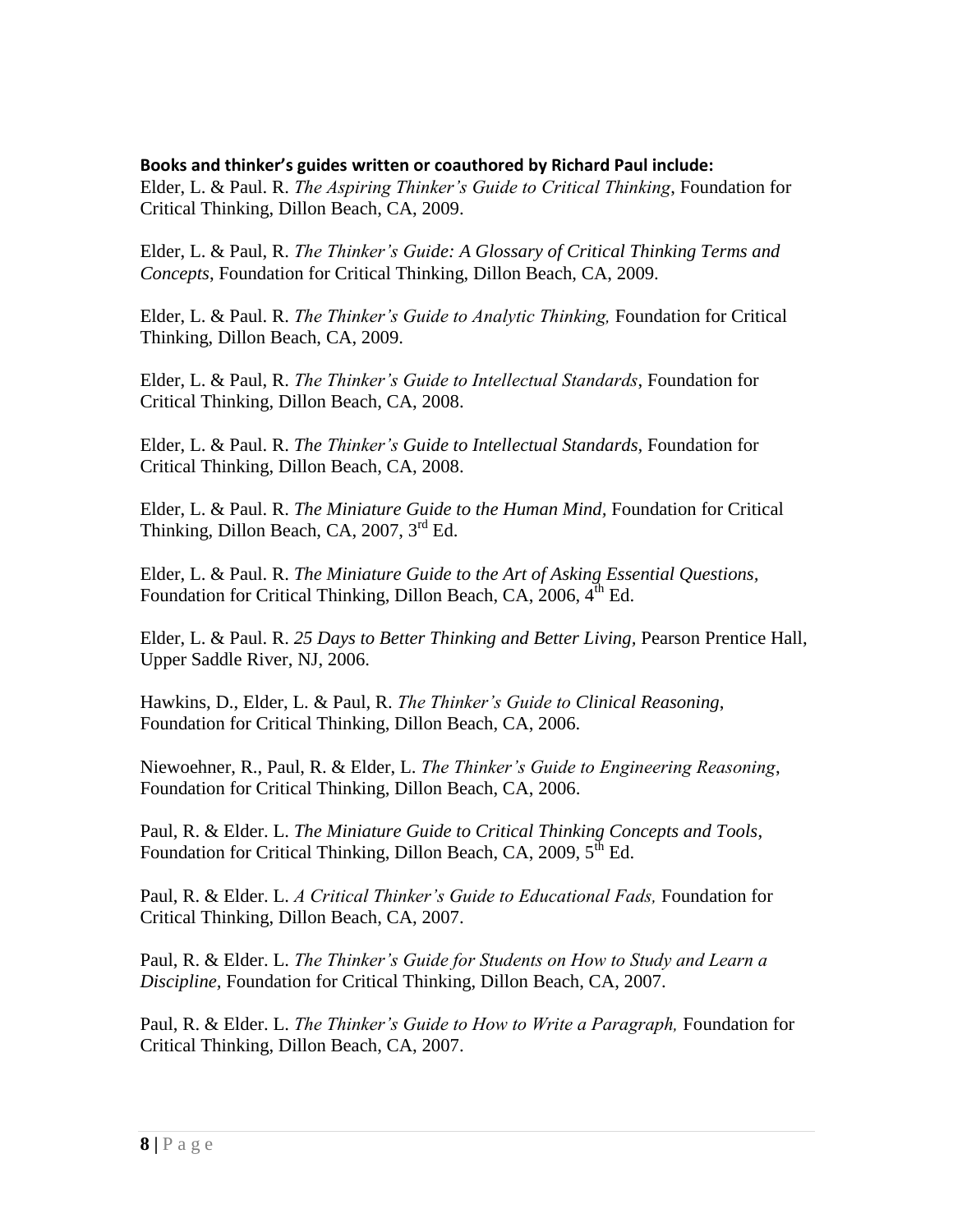Paul, R. & Elder. L. *The Thinker's Guide to How to Read a Paragraph,* Foundation for Critical Thinking, Dillon Beach, CA,  $2006$ ,  $2<sup>nd</sup>$  Ed.

Paul, R. & Elder. L. *The Thinkers Guide to Fallacies: The Art of Mental Trickery and Manipulation,* Foundation for Critical Thinking, Dillon Beach, CA, 2006.

Paul, R. & Elder. L. *The Thinker's Guide for Conscientious Citizens on How to Detect Media Bias and Propaganda,* Dillon Beach, CA, 2006, 3rd Ed.

Paul, R. & Elder. L. *The Thinker's Guide to the Art of Socratic Questioning*, Foundation for Critical Thinking, Dillon Beach, CA, 2006.

Paul, R. & Elder. L. *The Miniature Guide to Understanding the Foundations of Ethical Reasoning,* Foundation for Critical Thinking, Dillon Beach, CA, 2006, 2nd Ed.

Paul, R. & Elder. L. *The International Critical Thinking Reading & Writing Test*, Foundation for Critical Thinking, Dillon Beach, CA, 2006.

Paul, R. & Elder. L. *Critical Thinking: Tools for Taking Charge of Your Learning and Your Life, Second Edition*, Prentice Hall, Upper Saddle River, NJ, 2006, 2<sup>nd</sup> Ed.

Paul, R. & Elder. L. *A Miniature Guide to For Those Who Teach on How to Improve Student Learning,* Foundation for Critical Thinking, Dillon Beach, CA, 2006.

Paul, R. & Elder. L. *A Miniature Guide for Students and Faculty to Scientific Thinking,*  Foundation for Critical Thinking, Dillon Beach, CA, 2006, 2nd Ed.

Paul, R. & Elder. L. *A Guide for Educators to Critical Thinking Competency Standards*, Foundation for Critical Thinking, Dillon Beach, CA, 2006.

Paul, R. & Elder. L. *Critical Thinking: Learn the Tools the Best Thinkers Use (Concise Edition),* Upper Saddle River, NJ, 2006.

Paul, R. & Elder. L. *The Thinker's Guide to the Nature and Functions of Critical and Creative Thinking,* Foundation for Critical Thinking, Dillon Beach, CA, 2005.

Paul, R. & Elder. L. *Critical Thinking: Tools for Taking Charge of Your Professional and Personal Life,* Prentice Hall, Upper Saddle River, NJ, 2002.

Paul. R. Critical Thinking: *What Every Person Needs to Survive in a Rapidly Changing World*, An Anthology On Critical Thinking and Educational Reform, Revised Third Edition, 1993

Paul. R. Critical Thinking: *How to Prepare Students for a Rapidly Changing World*, An Anthology On Critical Thinking and Educational Reform, Revised Third Edition, 1993